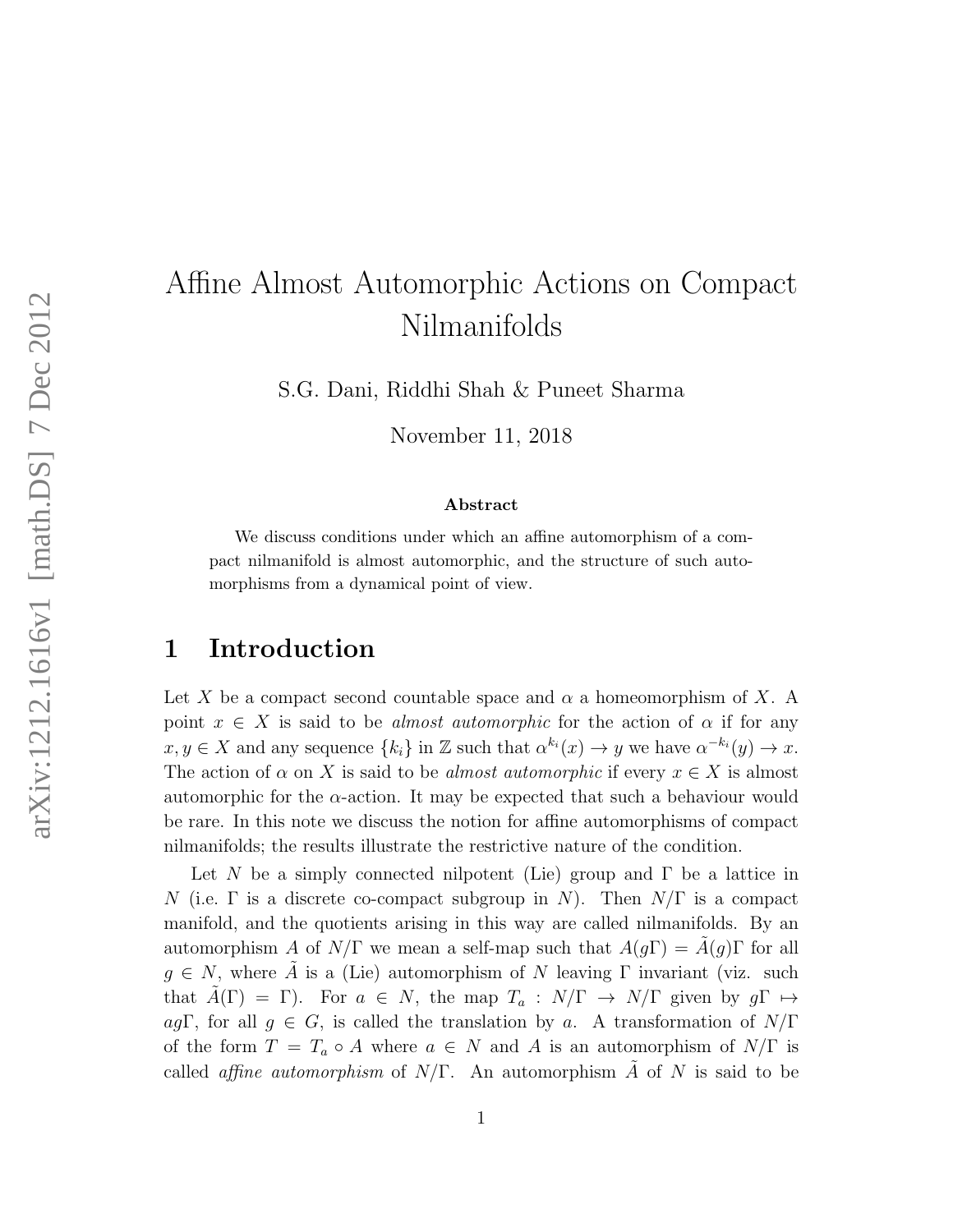unipotent if the corresponding automorphism of the Lie algebra is a unipotent linear transformation, and we call an automorphism A of  $N/\Gamma$  unipotent if it is induced by a unipotent automorphism U such that  $U(\Gamma) = \Gamma$ .

Our aim is to characterize affine automorphisms of compact nilmanifolds which are almost automorphic. It turns out that if  $T = T_a \circ A$  is almost automorphic then for some  $r \in \mathbb{N}$ , A<sup>r</sup> is unipotent (see Proposition 6.1, and the remark preceding it). We note also that for a transformation  $T, T^r$  is almost automorphic, for  $r \in \mathbb{N}$ , if and only if T is almost automorphic. Since  $T^r$  is of the form  $T_{a_r} \circ A^r$ , for some  $a_r \in N$ , this shows that it suffices to consider affine automorphisms  $T = T_a \circ U$ , with U unipotent, and in the interest of simplicity of exposition, until §6 we shall restrict to this situation.

We prove the following.

**Theorem 1.1.** Let N be a simply connected nilpotent Lie group and  $\Gamma$  be a lattice in N. Let  $T = T_a \circ U$  be an affine automorphism of  $N/\Gamma$ , where U is a unipotent automorphism of  $N/\Gamma$ . Let  $\tilde{U}$  be the automorphism of N corresponding to U. The point  $\Gamma$  is almost automorphic for the T-action if and only if there exists a closed abelian subgroup A of N such that A $\Gamma$  is closed,  $a \in A$  and  $\tilde{U}(q) = q$  for all  $q \in A$ ; in particular, if  $\Gamma$  is almost automorphic then  $\tilde{U}(a) = a$ .

The theorem implies the following towards unipotent affine automorphisms being almost automorphic.

Corollary 1.2. Let the notation be as in Theorem 1.1. Then T is almost automorphic if and only if there exists a closed connected abelian subgroup A of N such that  $A\Gamma$  is closed,  $x^{-1}a\tilde{U}(x) \in A$  for all  $x \in N$  and  $\tilde{U}(g) = g$  for all  $g \in A$ . In particular, if  $T$  is minimal and almost automorphic then  $N$  is abelian and  $T$ is a translation of the torus  $N/\Gamma$ .

The "if" part is straightforward in both Theorem 1.1 and Corollary 1.2 (see §4 for details). The main point of the results is that the converse also holds.

The conclusion of the corollary means that, from the point of view of dynamics, almost automorphic affine transformations of compact nilmanifolds consist of a collection of translations of tori put together; the "putting together" would of course depend on the nilmanifold and the transformation.

For translations we get the following characterisation.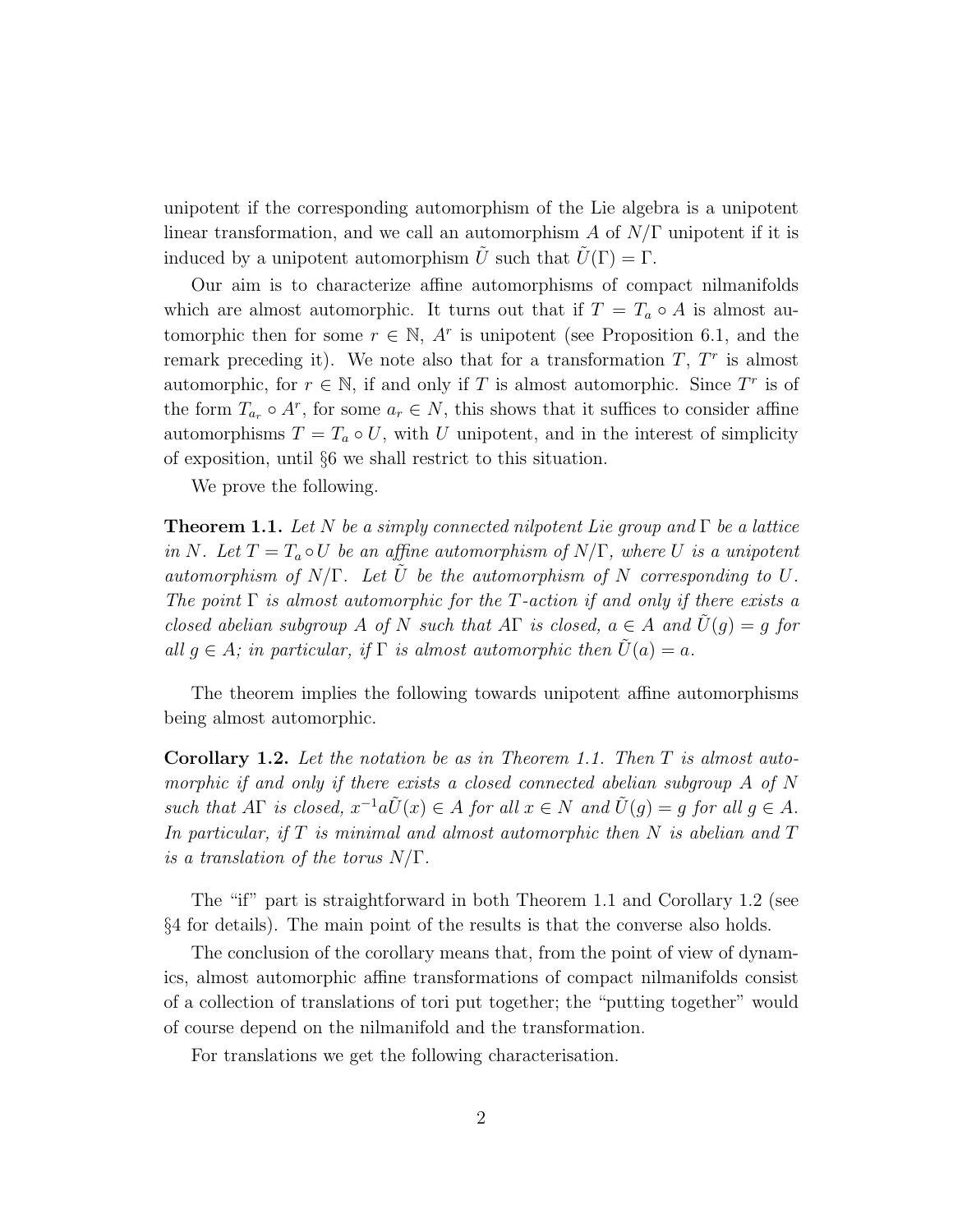**Corollary 1.3.** Let N be a simply connected nilpotent Lie group and  $\Gamma$  be a lattice in N. Let  $a \in N$ . Then the translation  $T_a$  of  $N/\Gamma$  is almost automorphic if and only if there exists a closed connected abelian normal subgroup A of N such that  $A\Gamma$  is closed.

The following describes certain simple necessary conditions, at the "infinitesimal" (or Lie algebra) level, on the automorphism and the translating element for an affine automorphism of a compact nilmanifold to be almost automorphic.

**Corollary 1.4.** Let the notation be as in Theorem 1.1. Furthermore let  $\mathfrak{N}$  be the Lie algebra of N,  $\mathfrak U$  be the Lie automorphism of  $\mathfrak N$  corresponding to  $\tilde U$ , and  $\text{Ad}_a$  be the adjoint transformation of  $\mathfrak N$  corresponding to a. Let I and 0 denote the identity and zero transformations of  $\mathfrak{N}$ , respectively. Suppose T is almost automorphic. Then the following holds:

i)  $(\mathfrak{U} - I)(\text{Ad}_a \circ \mathfrak{U} - I) = 0$ ; in particular, if T is an automorphism (viz. a is the identity) then  $\tilde{U}$  has nilrank at most 1, namely  $(\tilde{U} - I)^2 = 0$ .

ii) The image of  $\operatorname{Ad}_a \circ \mathfrak{U} - I$  is an abelian Lie subalgebra.

As we shall see from an example these conditions are not sufficient for the converse to hold, even in the case of automorphisms.

#### 2 Minimal Translations

In this section we shall prove the following proposition which in particular proves the statement of Theorem 1.1 in the special case of minimal translations. We recall that an action is said to be minimal if there is no proper nonempty closed invariant subset, or equivalently if every orbit is dense.

**Proposition 2.1.** Let N be a simply connected nilpotent Lie group and  $\Gamma$  be a lattice in N. Let  $\Phi = \{a_t\}$  be a one-parameter subgroup of N. Suppose that the action of  $\Phi$  on  $N/\Gamma$  is minimal, and that  $\Gamma$  is an almost automorphic point of the action. Then N is abelian.

*Proof.* We proceed by induction on the dimension n of N. The assertion is evident for  $n = 1$ . Now suppose the dimension is n and that the proposed statement holds when the dimension is less than  $n$ .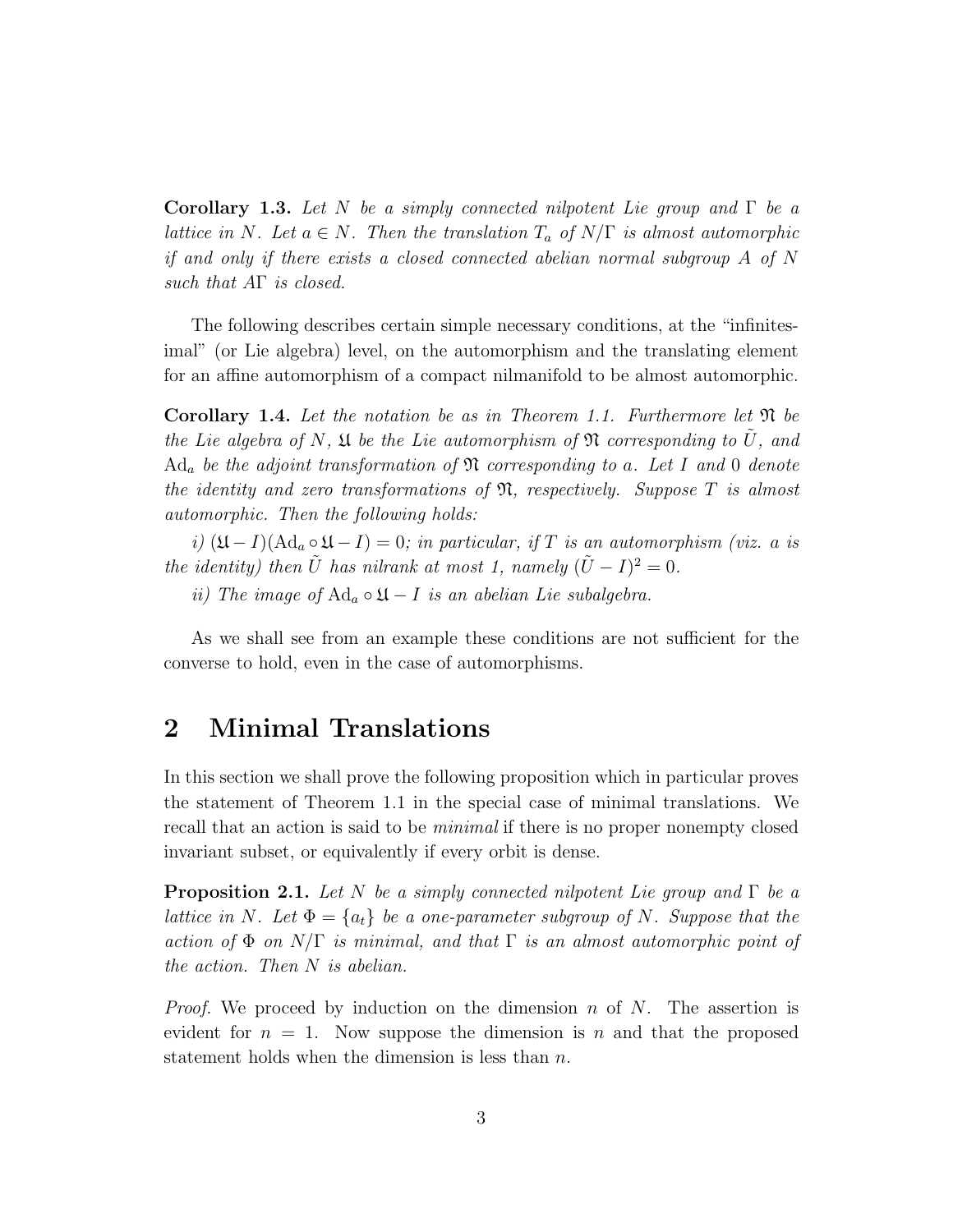Let Z denote the centre of N. Then Z is topologically isomorphic to  $\mathbb{R}^k$  for some k and  $Z \cap \Gamma$  is a lattice in Z. Let P be a one-parameter subgroup of Z containing a nontrivial element of Γ; we note that  $\overline{P}\Gamma$  is a subgroup, and as  $P/(P \cap \Gamma)$  is compact, PT is closed. Now,  $N/P$  is a simply connected nilpotent Lie group and  $\Gamma P/P$  is a lattice in  $N/P$ . The Φ-action on  $N/\Gamma$  factors to an action on  $(N/P)/(TP/P)$  which is minimal and almost automorphic. By the induction hypothesis therefore  $N/P$  is abelian.

Now suppose, if possible, that N is nonabelian. Let  $\mathfrak N$  be the Lie algebra of N and  $\exp : \mathfrak{N} \to N$  be the exponential map. Let  $\Lambda$  be the (additive) subgroup of  $\mathfrak N$  generated by  $\exp^{-1}(\Gamma)$ . Then  $\Lambda$  is a lattice in  $\mathfrak N$  and  $\exp(\Lambda)$  is a lattice in N; (see [3], Theorem 2.12, addendum to the main statement). Clearly  $\exp(\Lambda)$ contains  $\Gamma$  as a subgroup of finite index. Moreover, since  $\Gamma$  is U-invariant, so is  $\exp(\Lambda)$ , and the factor of T on  $N/\exp(\Lambda)$  is almost automorphic and minimal. Therefore, in the proof of the theorem replacing  $\Gamma$  by  $\exp(\Lambda)$  and modifying notation we may assume that  $\Gamma = \exp(\Lambda)$ , with  $\Lambda$  a lattice in  $\mathfrak{N}$ . Now let  $\mathfrak P$  be the (one-dimensional) Lie subalgebra corresponding to P. We note that  $\mathfrak{P} \cap \Lambda$  is an infinite cyclic subgroup and choose a generator  $e_0$ . Then  $e_0$  can be extended to a basis of  $\Lambda$ , as a free abelian group, say  $\{e_0, e_1, \ldots, e_d\}$ . Let W be the subspace of  $\mathfrak N$  spanned by  $\{e_1,\ldots,e_d\}$ . Since  $N/P$  is abelian,  $\mathfrak N$  can be realised as  $W + \mathbb{R}$  with the Lie bracket operation given by  $[(w_1, t_1), (w_2, t_2)] =$  $[0, \alpha(w_1, w_2)]$  for all  $w_1, w_2 \in W$  and  $t_1, t_2 \in \mathbb{R}$ , where  $\alpha$  is a bilinear form on W. Correspondingly N can realised as  $W \times \mathbb{R}$ , with the multiplication given by  $(w_1, t_1) \cdot (w_2, t_2) = (w_1 + w_2, t_1 + t_2 + \mu(w_1, w_2)),$  for all  $w_1, w_2 \in W$ ,  $t_1, t_2 \in \mathbb{R}$ , with  $\mu$  a bilinear form on W, and the exponential map  $\exp : \mathfrak{N} \to N$  is given by  $\exp((w,t)) = (w, \frac{1}{2}\mu(w, w) + t)$  for all  $w \in W$  and  $t \in \mathbb{R}$ .

Let  $\Delta$  be the integral lattice in W with respect to the basis  $\{e_1, \ldots, e_d\}$ . Then  $\Delta$  is the image of  $\Gamma$  when W is viewed as  $N/P$ , and we note also that for any  $\delta \in \Delta$ , as a subset of  $\mathfrak{N}$ , we have  $\exp(\delta) = (\delta, \frac{1}{2}\mu(\delta, \delta)) \in \Gamma$ .

Let

$$
F = \{ u \in W \mid u = \sum_{i=1}^{d} \alpha_i e_i, \text{ with } |\alpha_i| \leq \frac{1}{2} \text{ for all } i \}.
$$

Consider any  $w \in W$ . Then there exist  $u \in F$  and  $\delta \in \Delta$  such that  $w = u + \delta$ . Then in N, we have  $(w, 0) = (u, -\mu(u, \delta) - \frac{1}{2})$  $\frac{1}{2}\mu(\delta,\delta)) \cdot (\delta, \frac{1}{2}\mu(\delta,\delta)),$  and since  $(\delta, \frac{1}{2}\mu(\delta, \delta)) \in \Gamma$  we get that  $(w, 0)\Gamma = (u, -\mu(u, \delta) - \frac{1}{2}\mu(u, \delta))$  $\frac{1}{2}\mu(\delta,\delta)$ ) Γ. For  $w \in W$  such that u is in the interior of F the  $\delta$  as above is unique and in this case we shall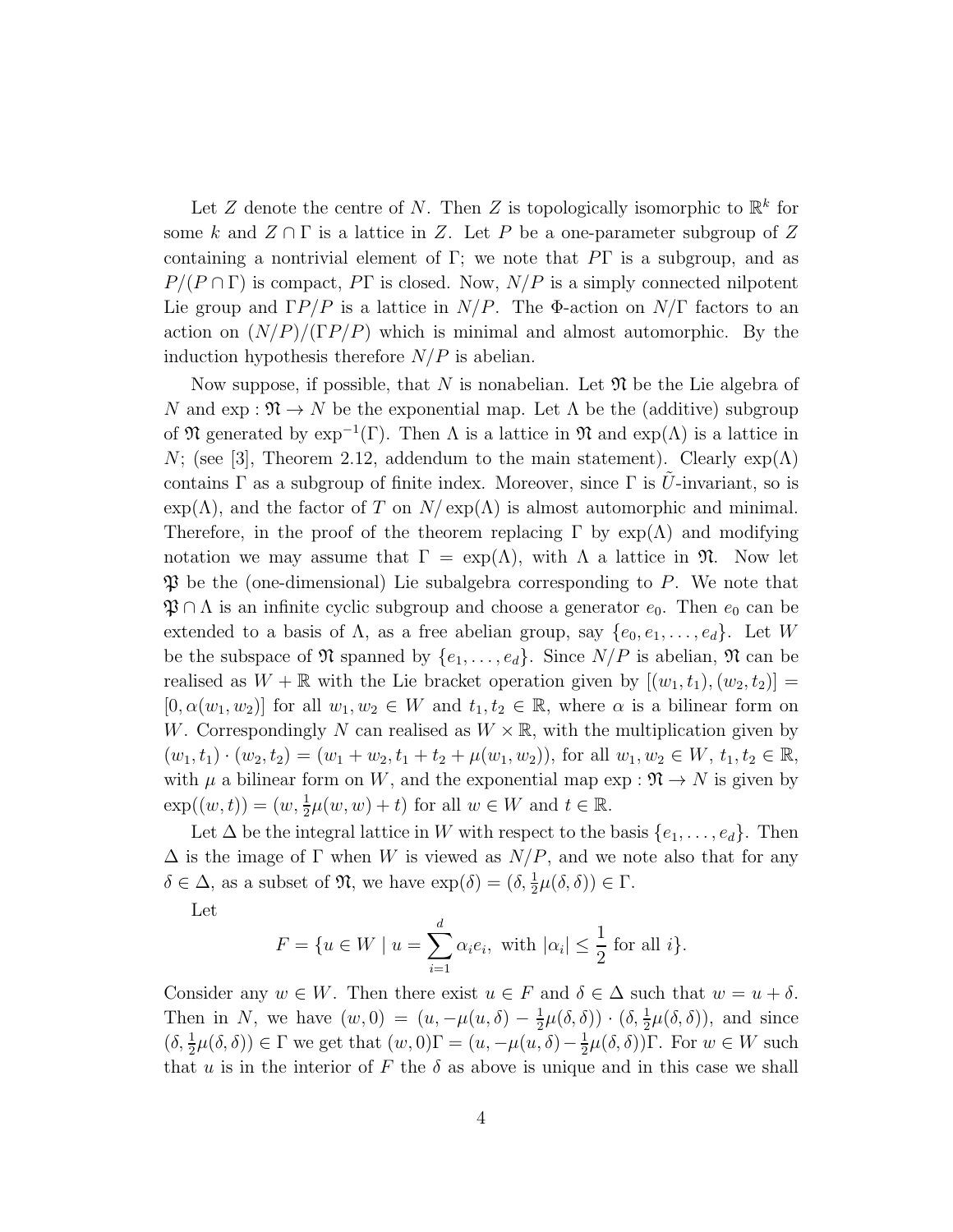denote the element  $(-\mu(u,\delta) - \frac{1}{2})$  $\frac{1}{2}\mu(\delta,\delta)$ ) by  $\rho(w)$ ; hence  $(w,0)\Gamma = (u,\rho(w))\Gamma$ . We note also that given such a w, we have  $(-w, 0) = (-u, -\mu(-u, -\delta) -$ 1  $(\frac{1}{2}\mu(-\delta, -\delta))) \cdot (-\delta, \frac{1}{2}\mu(-\delta, -\delta))),$  so  $\rho(-w) = -\mu(-u, -\delta) - \frac{1}{2}\delta$  $\frac{1}{2}\mu(-\delta,-\delta))) = \rho(w).$ 

Since the  $\Phi$ -action is minimal it follows that there exists  $r \in \mathbb{R}$  such that  $T_{a_r}$ is minimal; this may be seen from Parry's theorem [2] together with the fact that it is true for tori. Let  $(b, s)$ , with  $b \in W$  and  $s \in \mathbb{R}$  be the pair corresponding to  $a_r \in \Phi \subset N$ , and let  $T = T_{a_r}$ . Then for any  $w \in W$  and  $t \in \mathbb{R}$  we have  $T((w, t)\Gamma) = (b + w, s + t + \mu(b, w))\Gamma$ . Recursively we see that

$$
T^{k}((w,t)\Gamma) = (kb+w, ks+t+\sum_{j=0}^{k-1} \mu(b, jb+w))\Gamma
$$

for all  $k \geq 1$ . Also, for all  $w \in W$  and  $t \in \mathbb{R}$  we have  $T^{-1}((w, t)\Gamma) = (-b +$  $w, -s + t - \mu(b, -b + w)$ ) and recursively,

$$
T^{-k}((w,t)\Gamma) = (-kb+w, -ks+t-\sum_{j=1}^{k} \mu(b, -jb+w))\Gamma
$$

for all  $k \geq 1$ .

Let  $\xi \in \mathbb{R}$  be irrational. We now choose a sequence  $\{k_i\}$  in N such that  $T^{k_i}(\Gamma) \to (0,\xi)\Gamma$ , as follows. Let S be the translation  $T_{(b,0)}$  of  $N/\Gamma$  and  $\tau$  be the (cartesian) product transformation  $S \times T_{\mu(b,b)}$  of  $(N/\Gamma) \times (\mathbb{R}/\mathbb{Z})$ ; viz  $\tau$  consists of translations by  $(b, 0)$  and  $\mu(b, b)$  in the respective components. If  $\tau$  is minimal, then we can choose  $\{k_i\}$  such that  $S^{k_i}(\Gamma) \to (0,\xi)\Gamma$  and  $k_i\mu(b,b) \to 0 \text{ mod } \mathbb{Z}$ . Now suppose  $\tau$  is not minimal. We note that since the factors of S and T on  $W/\Delta$  coincide, by Parry's theorem [2] S is minimal. In this case we choose a  ${k_i}$  such that  $S^{k_i}(\Gamma) \to (0,\xi)\Gamma$ . In either case, passing to a subsequence we shall also assume that  $(0, k_i s) \Gamma \to (0, \sigma)$  as  $i \to \infty$ , where  $\sigma \in \mathbb{R}$ .

We note the following in the case when  $\tau$  is not minimal. Under this condition,  $T_b \times T_{\mu(b,b)}$  of  $(W/\Delta) \times (\mathbb{R}/\mathbb{Z})$  is also not minimal. This further implies that there exist  $p\mathbb{Z}, q \in \mathbb{N}$ , and a linear form  $\psi$  on W such that  $\psi(\Delta) \subset \mathbb{Z}$  and  $\mu(b, b) = (\psi(b) + p)/q$ . Since  $S^{k_i}(\Gamma) \to (0, \xi)\Gamma, \{T_b^{k_i}\}$  $b_b^{k_i}(0) + \Delta$ } which is the same as  ${k_i b+\Delta}$  converges to the identity element in  $W/\Delta$ . Since  $\mu(b, b) = (\psi(b)+p)/q$ , with  $\psi$  and p, q as above, it follows that every limit point of  $\{k_i\mu(b, b) + \mathbb{Z}\}\$  in  $\mathbb{R}/Z$  is a qth root of unity, and passing to a subsequence we may assume that  ${k_i\mu(b, b) + \mathbb{Z}}$  converges to a root of unity.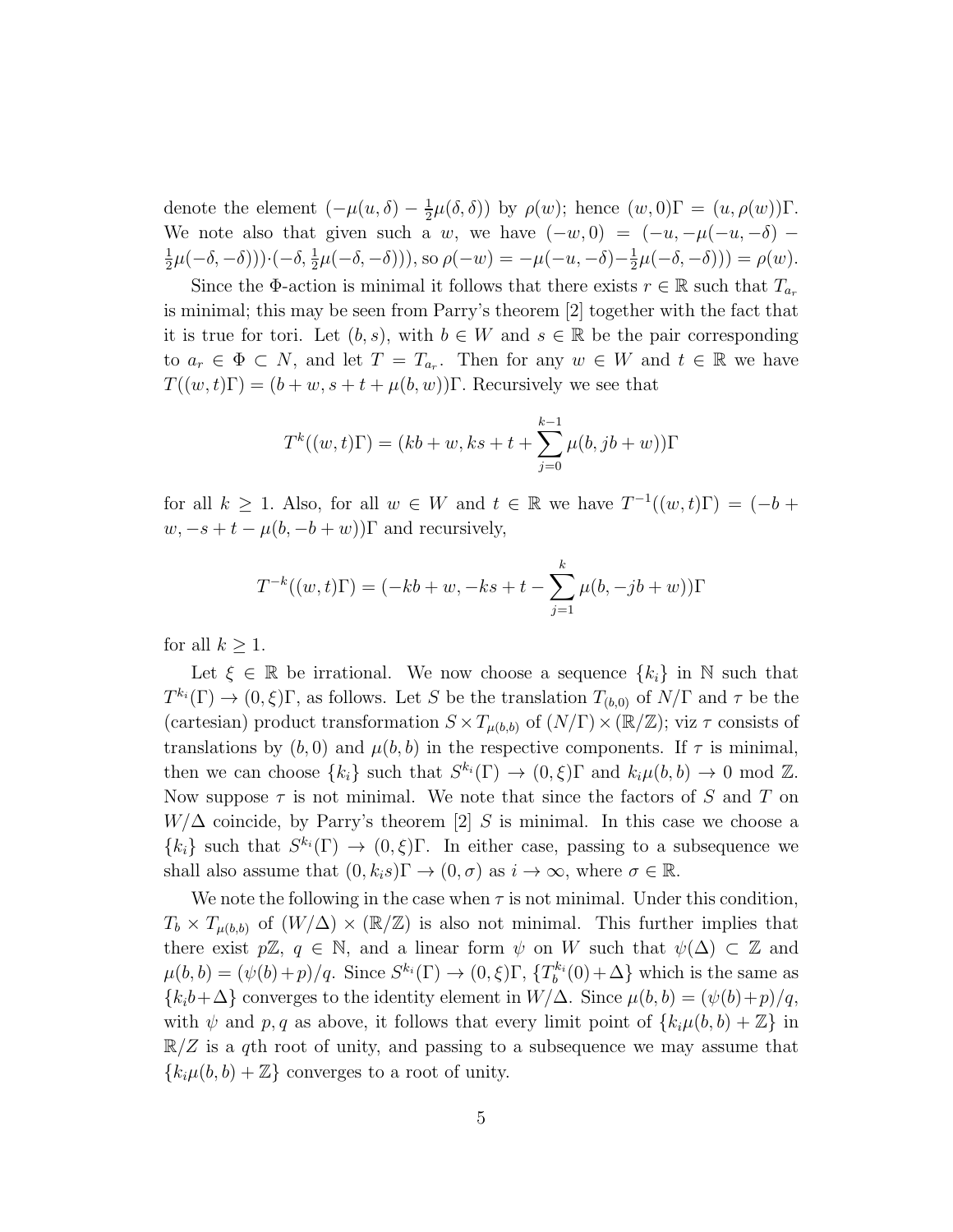Thus in either of the cases, we may assume  $k_i\mu(b, b) + \mathbb{Z} \to \eta + \mathbb{Z}$ , with  $\eta$ rational.

Now, for all *i* we have,  $T^{k_i}(\Gamma) = (k_i b, k_i s + \theta_i) \Gamma$ , and  $S^{k_i}(\Gamma) = (k_i b, \theta_i) \Gamma$ , where  $\theta_i = \sum_{j=0}^{k_i-1} \mu(b, jb) = \frac{1}{2}(k_i - 1)k_i\mu(b, b)$ . Let  $u_i \in F$  and  $\rho_i \in \mathbb{R}$  be such that  $(k_i b, 0) \Gamma = (u_i, \rho_i) \Gamma$ . Then for all  $i, T^{k_i}(\Gamma) = (u_i, k_i s + \rho_i + \theta_i) \Gamma$  and  $S^{k_i}(\Gamma) = (u_i, \rho_i + \theta_i)\Gamma$ , and since the latter sequence converges to  $(0, \xi)\Gamma$  we get that  $u_i \to 0$  and  $\rho_i + \theta_i \to \xi \mod \mathbb{Z}$ , as  $i \to \infty$ . Since  $(0, k_i s) \Gamma \to (0, \sigma)$  as  $i \to \infty$ this shows that  $T^{k_i}(\Gamma) \to (0, \sigma + \xi)\Gamma$ , as  $i \to \infty$ .

On the other hand, for all i,  $T^{-k_i}(\Gamma) = (-k_i b, -k_i s + \theta_i + k_i \mu(b, b))\Gamma$ . Since  $u_i \to 0$ , for all large i we have  $\rho_i = \rho(k_i b)$ , and since  $\rho(k_i b) = \rho(-k_i b)$  we get that  $(-k_i b, 0)$  $\Gamma = (-u_i, \rho_i)$  $\Gamma$  for all large *i*. Hence  $T^{-k_i}(\Gamma) = (-u_i, -k_i s + \rho_i +$  $\theta_i + k_i \mu(b, b)$ )Γ, for all i. Using the convergences as above we see from this that as  $i \to \infty$ ,  $T^{-k_i}(\Gamma) \to (0, -\sigma + \xi + \eta)\Gamma$ . Hence  $T^{-k_i}((0, \sigma + \xi)\Gamma) \to (0, 2\xi + \eta)\Gamma$ . Since  $\xi$  is irrational and  $\eta$  is rational  $(0, 2\xi + \eta)\Gamma \neq \Gamma$ ; this is a contradiction to the condition that  $\Gamma$  is an almost automorphic point for the  $\Phi$ -action. This shows that N must be abelian, thus proving the proposition.  $\Box$ 

#### 3 Proof of Theorem 1.1 for translations

We next prove the Theorem 1.1 for all translations. Specifically we prove the following.

**Proposition 3.1.** Let N be a simply connected nilpotent Lie group and  $\Gamma$  be a lattice in N. Let  $\Phi = \{a_t\}$  be a one-parameter subgroup of N and let  $a = a_t$  for some  $t \neq 0$ . Then the following conditions are equivalent.

i)  $\Gamma$  is almost automorphic for the action of  $T_a$  on  $N/\Gamma$ ;

ii)  $\Gamma$  is almost automorphic for the  $\Phi$ -action on  $N/\Gamma$ ;

iii) there exists a closed connected abelian subgroup A of N such that  $\Phi$  is contained in A and AΓ is closed.

*Proof.* The proof of equivalence of (i) and (ii) is routine and we shall omit it.

ii)  $\implies$  iii): We proceed by induction on the dimension of N. This is trivial when N is one-dimensional. Now consider the general case, assuming the validity in lower-dimensional cases. If the  $\Phi$ -action on  $N/\Gamma$  is minimal then by Proposition 2.1 it follows that  $N$  is abelian, as desired. Now suppose that the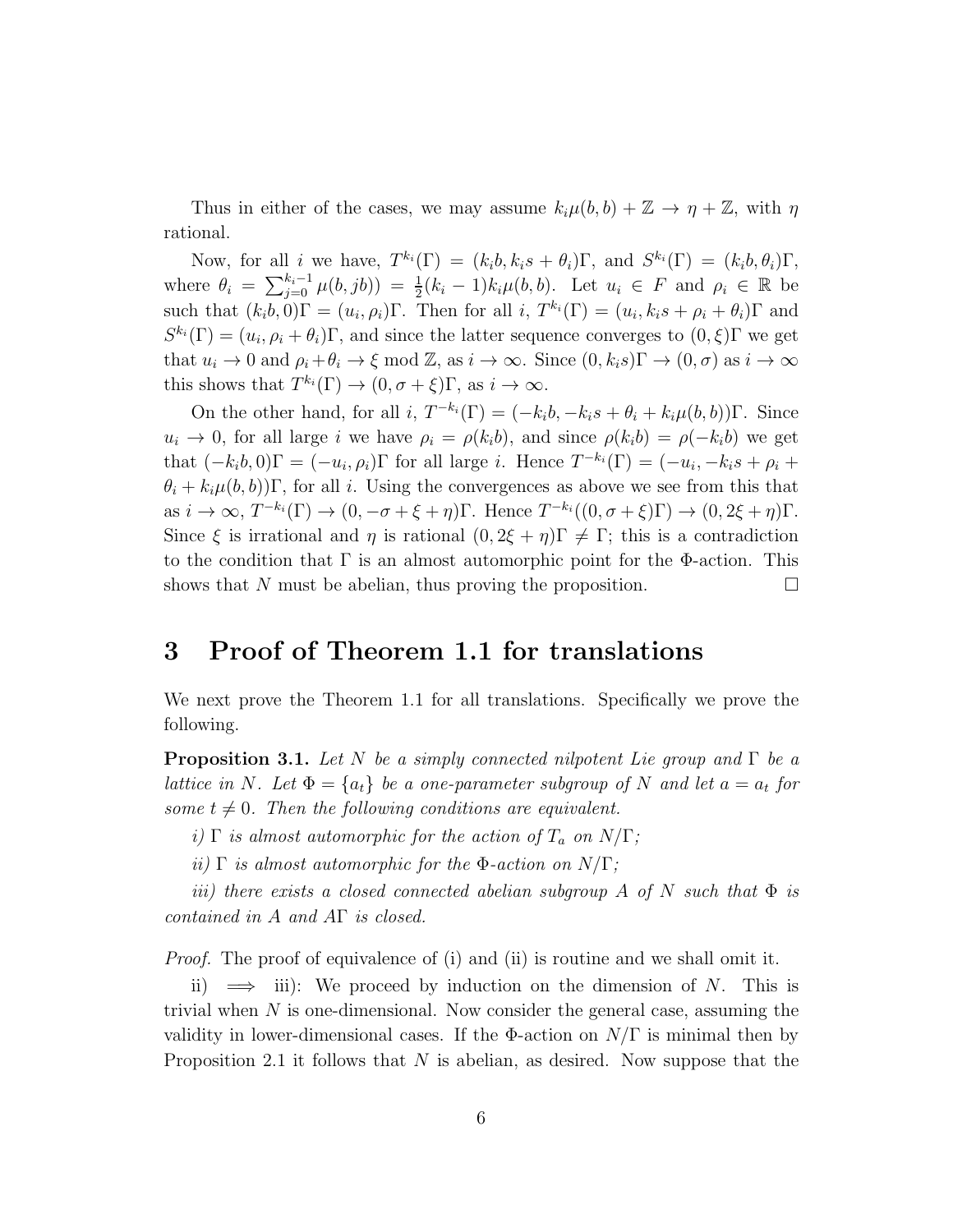Φ-action is not minimal. Let  $V = N/[N, N]$  and  $\Delta = \Gamma[N, N]/[N, N]$ . Since the Φ-action is not minimal, by Parry's theorem the factor action on  $V/\Delta$  is also not minimal. This implies that there exists a proper vector subspace W of V containing  $\Phi[N, N]$  such that  $W\Delta$  is closed. Let M be the Lie subgroup of N containing  $[N, N]$  such that  $W = M/[N, N]$ . Then  $\Phi$  is contained in M and the  $\Phi$ -action on  $MT/\Gamma$  is almost automorphic. By the induction hypothesis there exists a closed connected abelian subgroup A containing  $\Phi$  such that  $A\Gamma$ is closed, thus proving (iii).

iii)  $\implies$  i): When (iii) holds  $A\Gamma/\Gamma$  is a closed invariant subset the restriction to which is equivalent to a translation on  $A/A\cap\Gamma$  which is a torus, and in particular it is an isometry with respect to a metric. Hence  $\Gamma$  is almost automorphic. This completes the proof.  $\Box$ 

#### 4 Proofs of the main results

In this section we shall deduce from the case of the translations the general case of the main theorem. The main point is to realise the unipotent affine automorphisms as restrictions of translations of higher dimensional compact nilmanifolds. This corresponds to considering the "suspension" of the given affine automorphism, in the sense of dynamics. We begin by recalling the construction.

Let N be a simply connected nilpotent Lie group,  $\Gamma$  be a lattice in N, U a unipotent automorphism of  $N/\Gamma$  and U the corresponding automorphism of N. Then there exists a one-parameter subgroup  $\Phi = \{U_t\}$  consisting of unipotent automorphisms of N, with  $\tilde{U} = \tilde{U}_1$ . Let  $M = \Phi \cdot N$ , the semidirect product of  $\Phi$  and N with respect to the action of  $\Phi$  by automorphisms. Then M is a simply connected nilpotent Lie group. Since  $\tilde{U}(\Gamma) = \Gamma$ , it follows that  $\Delta :=$  $\{\tilde{U}^n \mid n \in \mathbb{Z}\}\cdot \Gamma$  is a subgroup of M. Furthermore  $\Delta$  is a lattice in M. We realise  $N/\Gamma$  canonically as a subset of  $M/\Delta$ . We note also that the U-action on  $N/\Gamma$  is the restriction of the translation of  $M/\Delta$  by the element  $\tilde{U}$ ; for  $g \in \mathbb{N}$ ,  $(\tilde{U}\cdot g)\Delta = \tilde{U}(g)\tilde{U}\Delta = \tilde{U}(g)\Delta$  and the latter is the same as  $U(g)\Gamma$  under the realisation of  $N/\Gamma$  as a subset of  $M/\Delta$ .

Proof of Theorem 1.1: We follow the notation as in the hypothesis and as introduced above. Suppose that T is almost automorphic. We have realised  $N/\Gamma$  as a subset of  $M/\Delta$ , such that the U-action on  $N/\Gamma$  is the restriction of a translation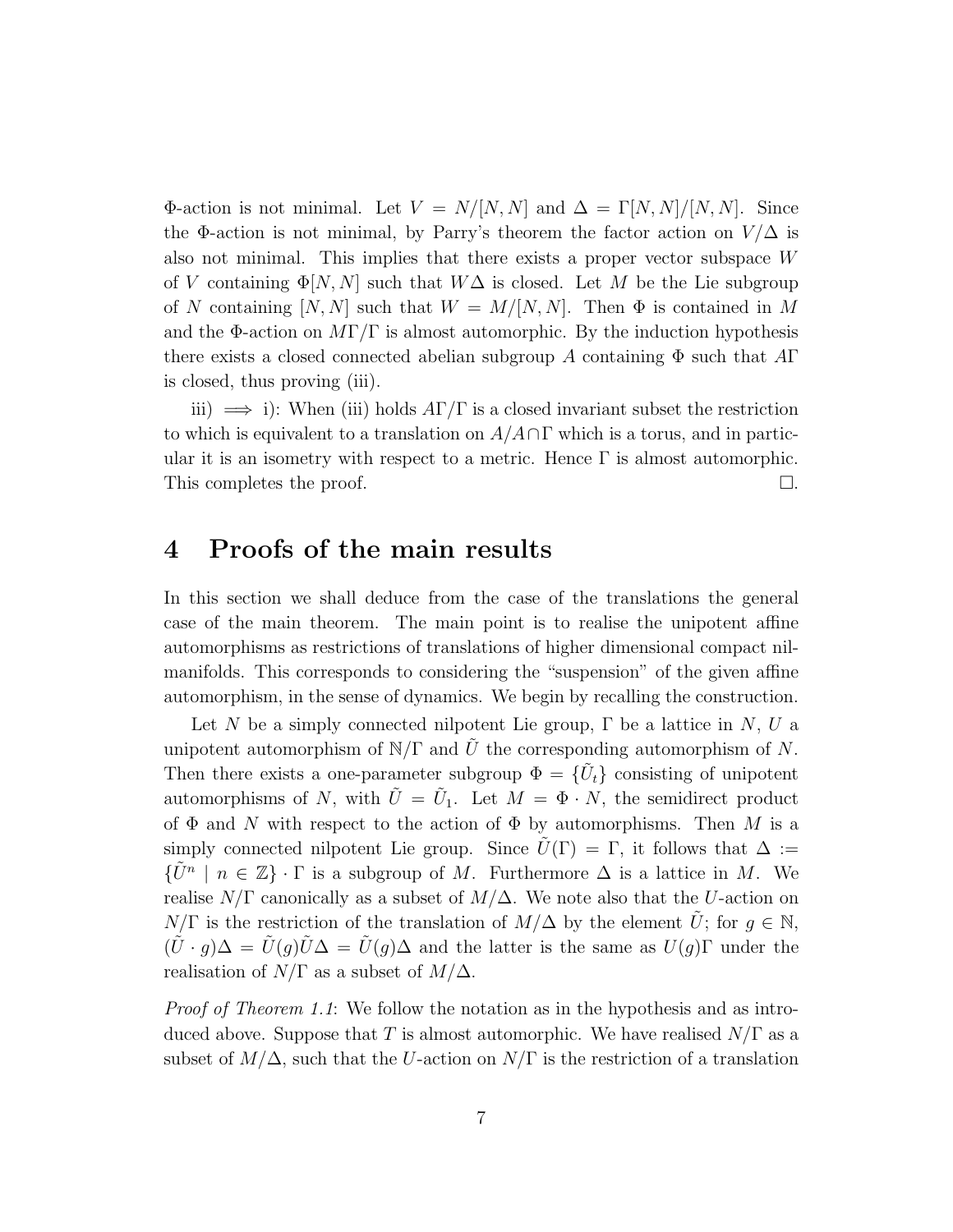of  $M/\Delta$ , by an element, specifically  $\tilde{U}$  viewed as an element of M. Then T is also the restriction of a translation, by the element  $a\tilde{U} \in M$ , and we note that  $\Gamma$  being almost automorphic for the T-action implies that  $\Delta$  is almost automorphic for the translation by  $aU$ . Hence there exists a closed connected abelian subgroup B of M, containing  $a\tilde{U}$ , such that  $B\Delta$  is closed. The image of B modulo N is a connected subgroup of  $\Phi$  containing U and hence it is the whole of  $\Phi$ . Therefore  $B = \Phi \cdot A$  where  $A = B \cap N$ . Also since  $B\Delta$  is closed and  $\Phi \cap \Delta$  is a lattice in  $\Phi$  it follows that AΓ is closed. Since  $a\tilde{U} \in B$  we get  $a \in A$ . Also any  $q \in A \subset B$ commutes with  $\tilde{U}$  as an element of M, which shows that  $\tilde{U}(g) = \tilde{U}g\tilde{U}^{-1} = g$ . This proves the "only if" part of the theorem. The "if" part is obvious since under the condition the T-orbit of  $\Gamma$  is contained in  $A\Gamma/\Gamma$  which is a torus, and the action is a translation of the torus and hence an isometry with respect to a metric. This proves the theorem.  $\Box$ 

*Proof of Corollary 1.2* : Suppose that T is almost automorphic. Let  $x \in N$ be arbitrary. Then  $x\Gamma$  is almost automorphic for the T-action. We view  $N/\Gamma$ as  $N/x\Gamma x^{-1}$ , choosing x $\Gamma$  as the base point. Then the T-action corresponds to  $T_{a_x} \circ U_x$ , where  $a_x = a\tilde{U}(x)x^{-1}$ , and  $U_x$  is the automorphism of  $N/x\Gamma x^{-1}$  induced by the automorphism  $\tilde{U}_x$  given by  $\tilde{U}_x(g) = x \tilde{U}(x)^{-1} \tilde{U}(g) \tilde{U}(x) x^{-1}$ . Applying Theorem 1.1 we get that there exists a closed connected subgroup  $A_x$  such that  $A_x x \Gamma$  is closed,  $a_x \in A_x$  and  $\tilde{U}_x(g) = g$  for all  $g \in A_x$ .

Let A be the set of all closed connected abelian subgroups A such that  $A\Gamma$  is closed. Then  $A$  is countable; this follows from the fact that the Lie subalgebra corresponding to  $A \in \mathcal{A}$  is determined by linear equations with rational coefficients. We have  $x^{-1}A_x x \in \mathcal{A}$  for all  $x \in N$  and hence it follows that there exists  $A \in \mathcal{A}$  such that the set E consisting of all x such that  $x^{-1}A_x x = A$  (which is closed and hence a Borel subset), has positive Haar measure. We have  $a_x \in A_x$ and hence  $x^{-1}a\tilde{U}(x) \in x^{-1}A_x x = A$  for all  $x \in E$ . Since the set of x such that  $x^{-1}a\tilde{U}(x) \in A$  is a submanifold of N and E has positive Haar measure, this implies that  $x^{-1}a\tilde{U}(x) \in A$  for all  $x \in N$ .

Now consider any  $x \in E$ . We have  $\tilde{U}_x(g) = x\tilde{U}(x)^{-1}\tilde{U}(g)\tilde{U}(x)x^{-1} = g$  for all  $g \in A_x$ . Thus  $\tilde{U}(x^{-1}gx) = x^{-1}gx$  for all  $g \in A_x$ , and since  $A = x^{-1}A_xx$  this means that  $\tilde{U}(q) = q$  for all  $q \in A$ . This shows that A has the desired properties and thus proves the "only if" part of the corollary.

Now suppose that there exists a subgroup A as in the statement. Let  $x \in N$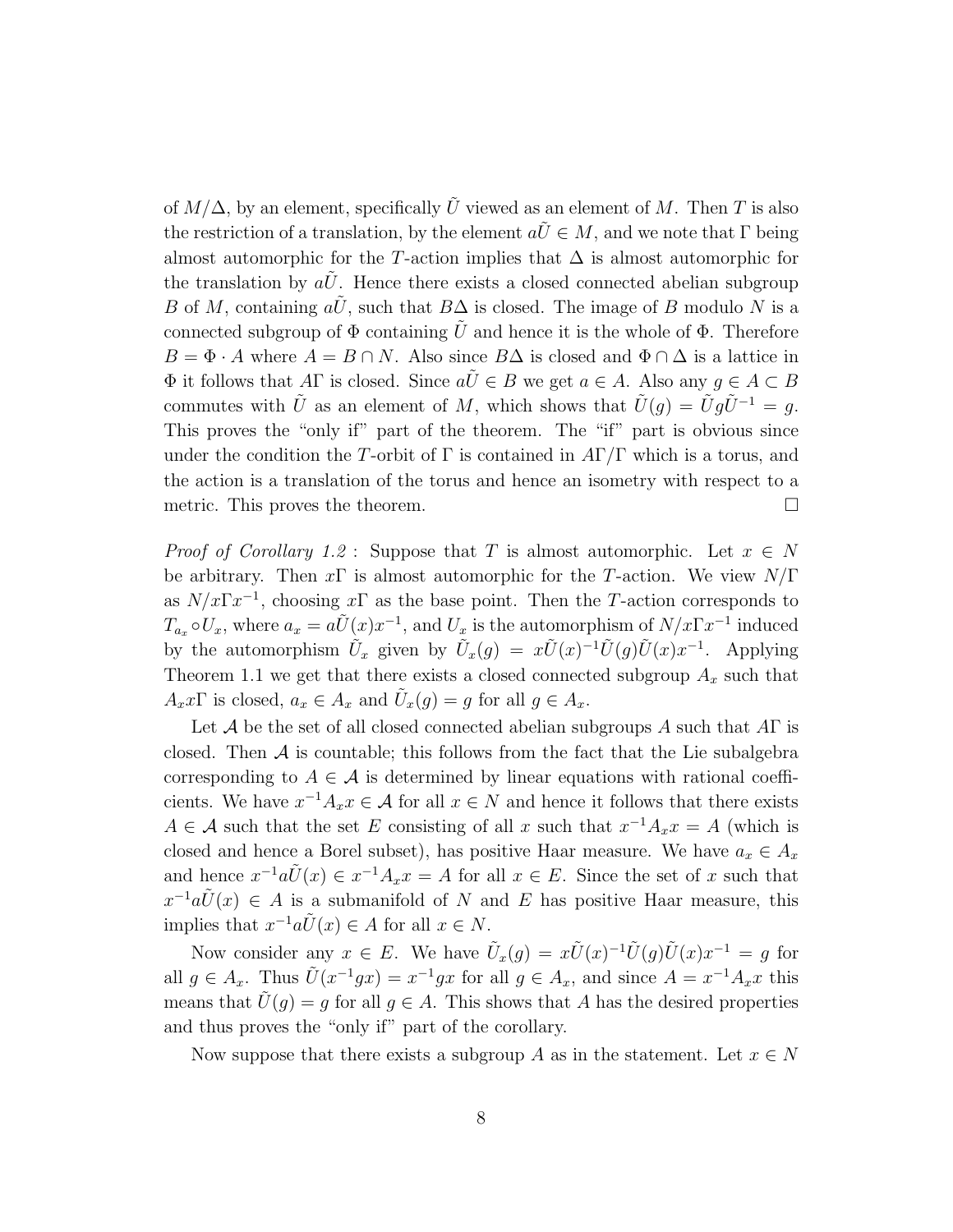be arbitrary. Then  $xA\Gamma/\Gamma$  is a closed subset of  $N/\Gamma$ . For any  $q \in A$  we have  $T(xq\Gamma) = a\tilde{U}(xq)\Gamma = a\tilde{U}(x)\tilde{U}(q)\Gamma = a\tilde{U}(x)q\Gamma$ , since  $\tilde{U}(q) = q$ , and  $a\tilde{U}(x) \in xA$ by hypothesis, so we get that  $T(xg\Gamma) \in xA\Gamma/\Gamma$ . Thus  $xA\Gamma/\Gamma$  is T-invariant. Furthermore the above relation also shows that under the canonical correspondence of  $xA\Gamma/\Gamma$  with  $A\Gamma/\Gamma$  the restriction of T to the former corresponds to the translation action by the element  $x^{-1}a\tilde{U}(x)$ . Now  $A\Gamma/\Gamma$  is a torus and the translation is an isometry with respect to a metric on it, so the map is almost automorphic. Since this holds for every  $x$  it follows that  $T$  is almost automorphic.

Finally, we note that if T is also minimal then  $A\Gamma/\Gamma$  as above has to be the whole of N, which implies that N is abelian, and that T is a translation of  $N/\Gamma$ .  $\Box$ 

Proof of Corollary 1.3: The "if" part is straightforward and we omit the proof. Now suppose  $T_a$  is automorphic. Then by Corollary 1.2 there exists a closed connected abelian subgroup A' such that A'T is closed and  $x^{-1}ax \in A'$  for all  $x \in N$ . Let B be the smallest closed subgroup of N containing  $\{x^{-1}ax \mid x \in N\}$ . Then B is a closed normal subgroup of N contained in A'. Hence  $\overline{B\Gamma}$  is a closed subgroup of  $A'$  Let A be the connected component of the identity in  $\overline{B\Gamma}$ . Then A is a closed connected subgroup. Moreover, as  $\overline{B\Gamma} \subset A'\Gamma$  and the latter is a closed subgroup,  $A \subset A'$  and hence A is abelian. Since AF is the closed subgroup BΓ and A is identity component, A is normalised by Γ. Since Γ is a lattice in a simply connected nilpotent Lie group this implies that  $A$  is normal in  $N$  (see [3], Corollary 2 of Theorem 2.3). This completes the proof.  $\Box$ 

*Proof of Corollary 1.4* : By Corollary 1.2, for every  $x \in N$ ,  $x^{-1}a\tilde{U}(x)$  and a are fixed by  $\tilde{U}$ , and hence so is  $x^{-1}a\tilde{U}(x)a^{-1}$ . Given  $\xi \in \mathfrak{N}$ , applying this to exp t $\xi, t \in \mathbb{R}$ , in place of x, and differentiating with respect to t we get that  $\text{Ad}_a \circ \mathfrak{U}(\xi) - \xi$  is fixed by  $\mathfrak{U}$ . Thus  $\mathfrak{U}(\text{Ad}_a \circ \mathfrak{U}(\xi) - \xi) = \text{Ad}_a \circ \mathfrak{U}(\xi) - \xi$  for all  $\xi \in \mathfrak{N}$ , that is,  $(\mathfrak{U} - I)(\text{Ad}_a \circ \mathfrak{U} - I) = 0$ . This proves (i)

Also, by Corollary 1.2, the elements  $x^{-1}a\tilde{U}(x)a^{-1}$  commute with each other. Let  $\mathfrak{M} = (\mathrm{Ad}_a \circ \mathfrak{U} - I)(\mathfrak{N})$ . Then  $\mathfrak{M}$  is readily seen to be a Lie subalgebra of **N.** Given  $\xi \in \mathfrak{M}$  it is tangent to the curve  $x_t^{-1} a \tilde{U}(x_t) a^{-1}$  where  $x_t = \exp t \xi$  for all  $t \in \mathbb{R}$ . Since for  $\xi, \eta \in \mathfrak{M}$  the elements in the corresponding curves as above commute with each other, it follows that  $\xi$  and  $\eta$  commute in  $\mathfrak{N}$ . Hence  $\mathfrak{M}$  is commutative. This proves the Corollary.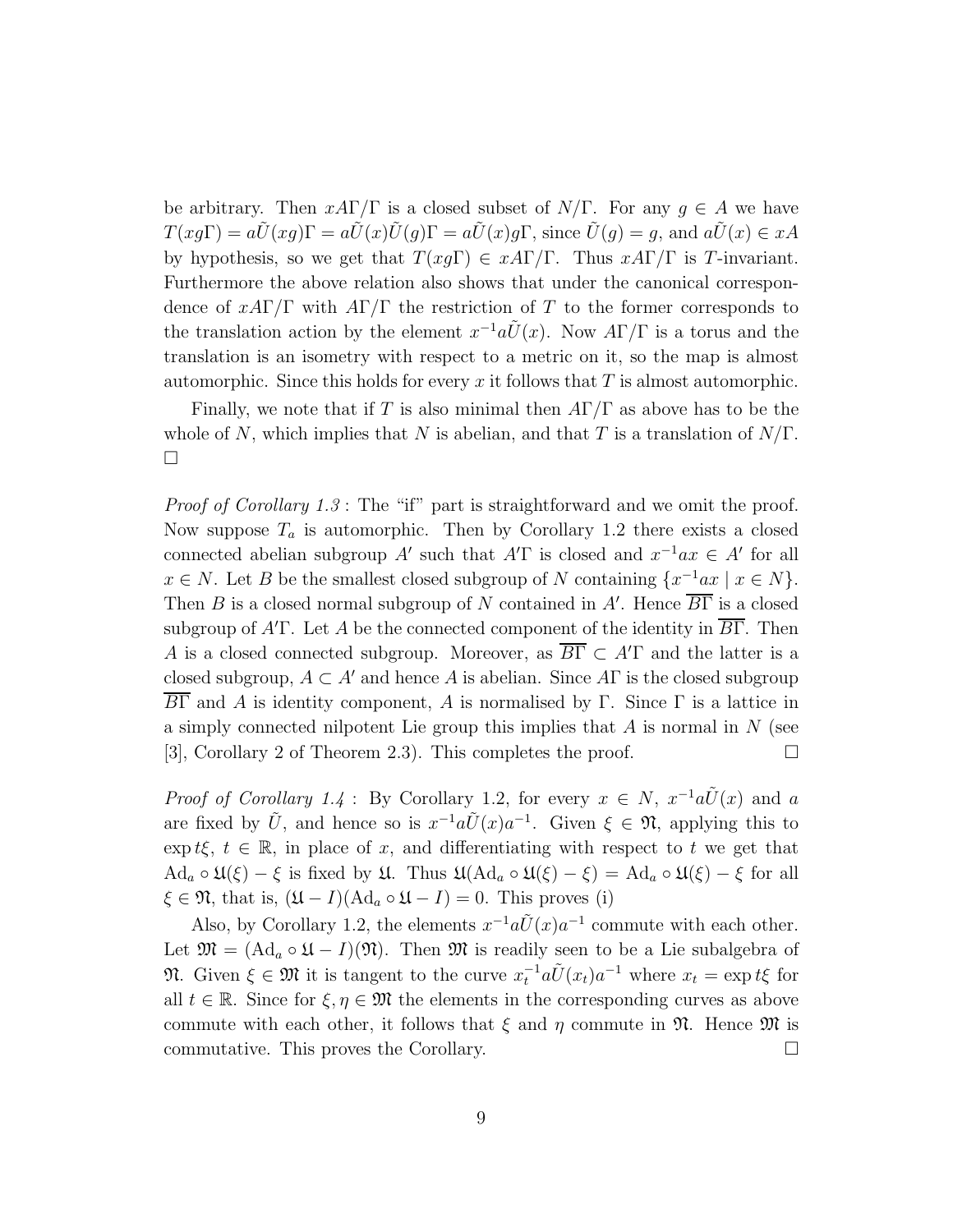#### 5 Some further consequences

In this section we discuss some auxiliary results around the theme of the main results.

For  $N = \mathbb{R}^d$ ,  $d \geq 1$  we have the following characterisation of almost automorphic affine automorphisms, which may be compared with Corollary 1.4.

**Proposition 5.1.** Let  $N = \mathbb{R}^d$ ,  $d \geq 1$ , and  $\Gamma = \mathbb{Z}^d$ . Let  $T = T_a \circ U$  be an affine automorphism of  $N/\Gamma$ , where  $a \in N$  and U is an automorphism of  $N/\Gamma$  induced by a unipotent automorphism  $\tilde{U}$  of N. Then T is almost automorphic if and only if  $(U – I)<sup>2</sup> = 0$  (here I and 0 are the identity and zero matrices respectively) and  $\tilde{U}(a) = a.$ 

*Proof.* Suppose T is almost automorphic. Then by Corollaries 1.4 and 1.2 ( $\tilde{U}$  –  $I)^2 = 0$  and  $\tilde{U}(a) = a$ . Conversely suppose  $(\tilde{U} - I)^2 = 0$  and  $\tilde{U}(a) = a$ . Then every T-orbit is contained in an orbit, say O, of the subgroup  $\{x \in \mathbb{T}^d \mid U(x) = x\}$ and restricted to  $O$  the U-action is equivalent to a translation. Hence  $T$  is almost automorphic.

The following example shows that the converse of Corollary 1.4 is however not true in general, even for automorphisms; (for the affine case we already have another necessary condition, that  $a$  is fixed by  $U$ , not incorporated in Corollary 1.4 focussing on the conditions at the Lie algebra level.

**Example 5.2.** Let  $\mathfrak{N}$  be the 4-dimensional Lie algebra with a set of basis vectors  $\{\xi_1, \xi_2, \xi_3, \xi_4\}$  and the Lie bracket satisfying the conditions  $[\xi_1, \xi_2]$  =  $\xi_3 = -[\xi_2, \xi_1], [\xi_2, \xi_3] = \xi_4 = -[\xi_3, \xi_2] \text{ and } [\xi_i, \xi_j] = 0 \text{ for } (i, j) \text{ different from }$  $(1, 2), (2, 1), (2, 3)$  and  $(3, 2)$ . It can be seen that  $\mathfrak{N}$  is a nilpotent Lie algebra. Let  $\mathfrak{U} : \mathfrak{N} \to \mathfrak{N}$  be the linear map such that  $\mathfrak{U}(\xi_1) = \xi_1 + \xi_2$  and  $\mathfrak{U}(\xi_i) = \xi_i$ for  $i = 2, 3$  and 4. It can be verified that  $\mathfrak U$  is a Lie algebra automorphism and  $(\mathfrak{U} - I)^2 = 0$ . Also the image of  $\mathfrak{U} - I$  is the (one-dimensional) span of  $\xi_2$ , which is an abelian Lie subalgebra. Let  $N$  be the simply connected Lie group corresponding to  $\mathfrak N$  and let U be the Lie automorphism of N corresponding to  $\mathfrak U$ . Let  $\Lambda$  be the subgroup of  $\mathfrak N$  generated by the basis  $\{\xi_1, \xi_2, \xi_3, \xi_4\}$  and  $\Gamma = \exp(\Lambda)$ , where exp denotes the exponential map of  $\mathfrak N$  onto N. Since the basis has rational structure constants it follows that  $\Gamma$  is a lattice in N (cf. [3], Theorem 2.12). Also, since  $\Lambda$  is  $\mathfrak U$ -invariant, it follows that  $\Gamma$  is U-invariant. Let U be the corresponding automorphism of  $N/\Gamma$ . Let M be the connected subgroup of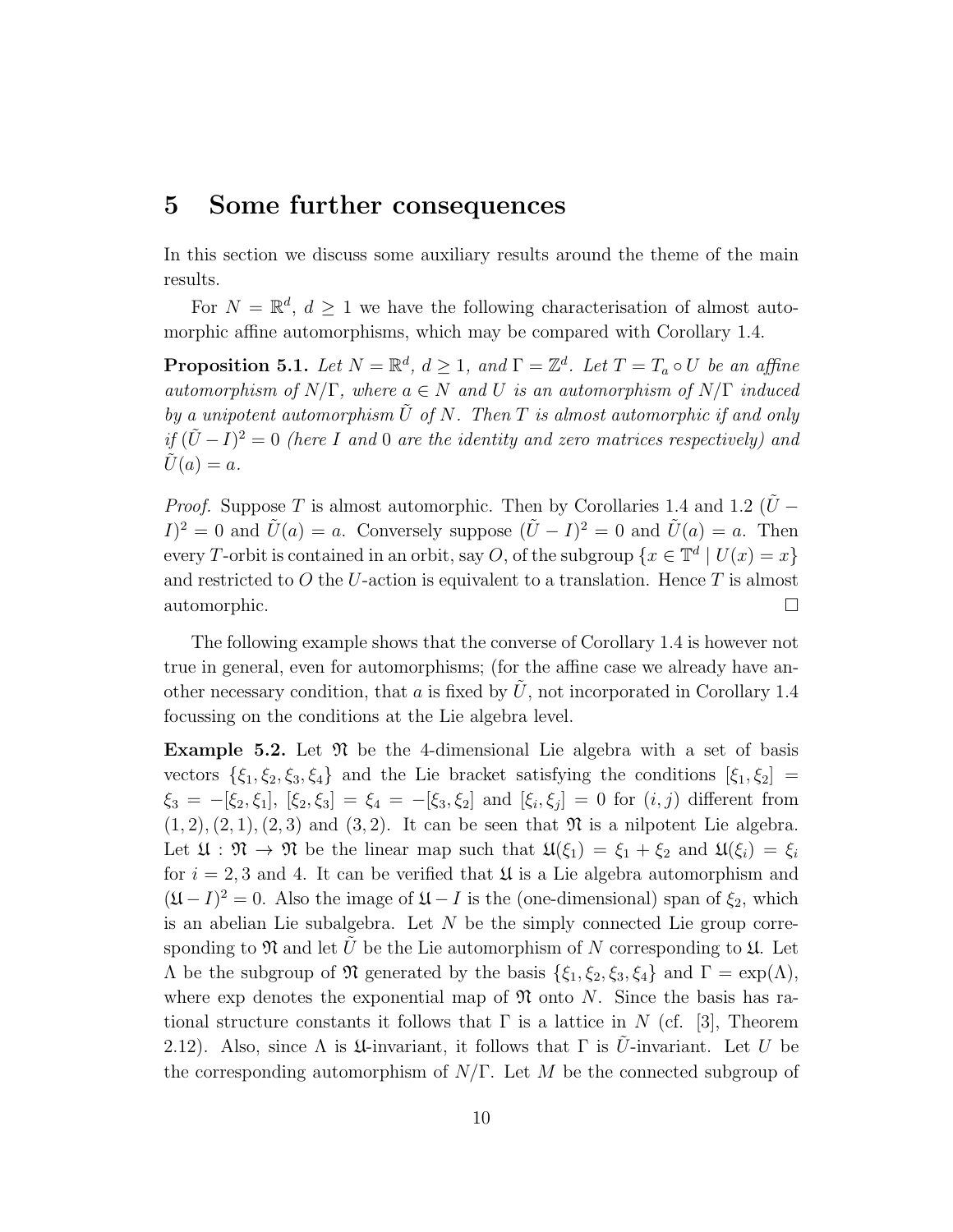N corresponding to the Lie subalgebra spanned by  $\{\xi_2, \xi_3, \xi_4\}$ ; then M is also the set of fixed points of  $\tilde{U}$ . For all  $t \in \mathbb{R}$  let  $x_t = \exp t\xi_1$ , and consider the subset  $E = \{x_t^{-1}\tilde{U}(x_t) \mid t \in \mathbb{R}\}\$  of M. We see that E generates M; this may be proved by observing that in  $M/[M, M]$ , which may be viewed canonically as  $\mathbb{R}^2$ , the image of  $E$  is an affine line. In particular  $E$  is not contained in an abelian subgroup. Hence by Corollary 1.2 we get that U is not almost automorphic.  $\Box$ 

The phenomenon involved in the above Example is seen in a more general form in the following proposition.

**Proposition 5.3.** Let  $\mathfrak{N}$  be a nilpotent Lie algebra generated, as a Lie algebra, by two elements  $\xi$  and  $\eta$ , and  $\mathfrak U$  be a unipotent Lie automorphism of  $\mathfrak N$  such that  $\mathfrak{U}(\xi) = \xi + \eta$ . Let N be a simply connected nilpotent Lie group with  $\mathfrak{N}$  as its Lie algebra. Let U be the Lie automorphism of N corresponding to  $\mathfrak{U}$ . Let  $\Gamma$  be a lattice in N invariant under  $\tilde{U}$  and let U be the automorphism of  $N/\Gamma$ induced by  $\tilde{U}$ . If U is almost automorphic then N contains a  $(d-1)$ -dimensional abelian  $\tilde{U}$ -invariant normal subgroup M such that N is the semidirect product of  $\{\exp t\xi\}$  and M,  $M \cap \Gamma$  is a lattice in M, and the  $\tilde{U}$ -action on M is trivial.

*Proof.* Since  $\mathfrak N$  is generated by  $\xi$  and  $\eta$  it follows that  $\mathfrak N/\mathfrak N, \mathfrak N$  is a two dimensional vector space spanned by the images of  $\xi$  and  $\eta$ . Since  $\mathfrak{U}(\xi) = \xi + \eta$  this implies that  $\langle \eta \rangle + [\mathfrak{N}, \mathfrak{N}]$  is a  $\mathfrak{U}$ -invariant Lie ideal in  $\mathfrak{N}$ . Let  $\mathfrak{M} = \langle \eta \rangle + [\mathfrak{N}, \mathfrak{N}]$ and M be the simply connected subgroup of N corresponding to  $\mathfrak{M}$ . Then M is a  $(d-1)$ -dimensional U-invariant subgroup and N is the semidirect product of  $\{\exp t\xi\}$  and M. Also, since  $[N, N] \cap \Gamma$  is a lattice in  $[N, N]$  and  $M/[N, N]$  is the set of fixed points of the factor of  $\tilde{U}$  on  $N/[N, N]$  it follows that  $M \cap \Gamma$  is a lattice in M. We conclude the proof by showing that M is abelian and the  $U$ action on M is trivial.

For all  $t \in \mathbb{R}$  let  $x_t = \exp t \xi$ . Then as seen before, for every  $t \in \mathbb{R}$ ,  $x_t M \Gamma / \Gamma$ is U-invariant and when it is viewed as  $M/(M \cap \Gamma)$  the U-action on  $x_t M \Gamma / \Gamma$ ,  $t \in \mathbb{R}$  corresponds to the affine automorphism induced by  $T_{a_t} \circ \tilde{U}$ , where  $a_t =$  $x_t^{-1}\tilde{U}(x_t) = \exp(-t\xi) \exp(t(\xi + \eta))$ . Let  $L = M/[M, M]$  and  $\Delta = [M, M](M \cap$ Γ). Let  $\mathfrak L$  be the Lie algebra of L and  $\tau : \mathfrak L \to \mathfrak L$  be the map defined by  $\tau(\mu + [\mathfrak{M},\mathfrak{M}]) = [\xi,\mu] + [\mathfrak{M},\mathfrak{M}]$  for all  $\mu \in \mathfrak{M}$ . Since  $\mathfrak{N}$  is generated by  $\xi$ and  $\eta$  it follows that  $\mathfrak L$  is spanned by  $\{\eta, \tau(\eta), \ldots, \tau^{n-1}(\eta)\}\,$ , where n is the least positive integer such that  $\tau^{n}(\eta) = 0$ , and furthermore the set forms a basis of  $\mathfrak{L}$ .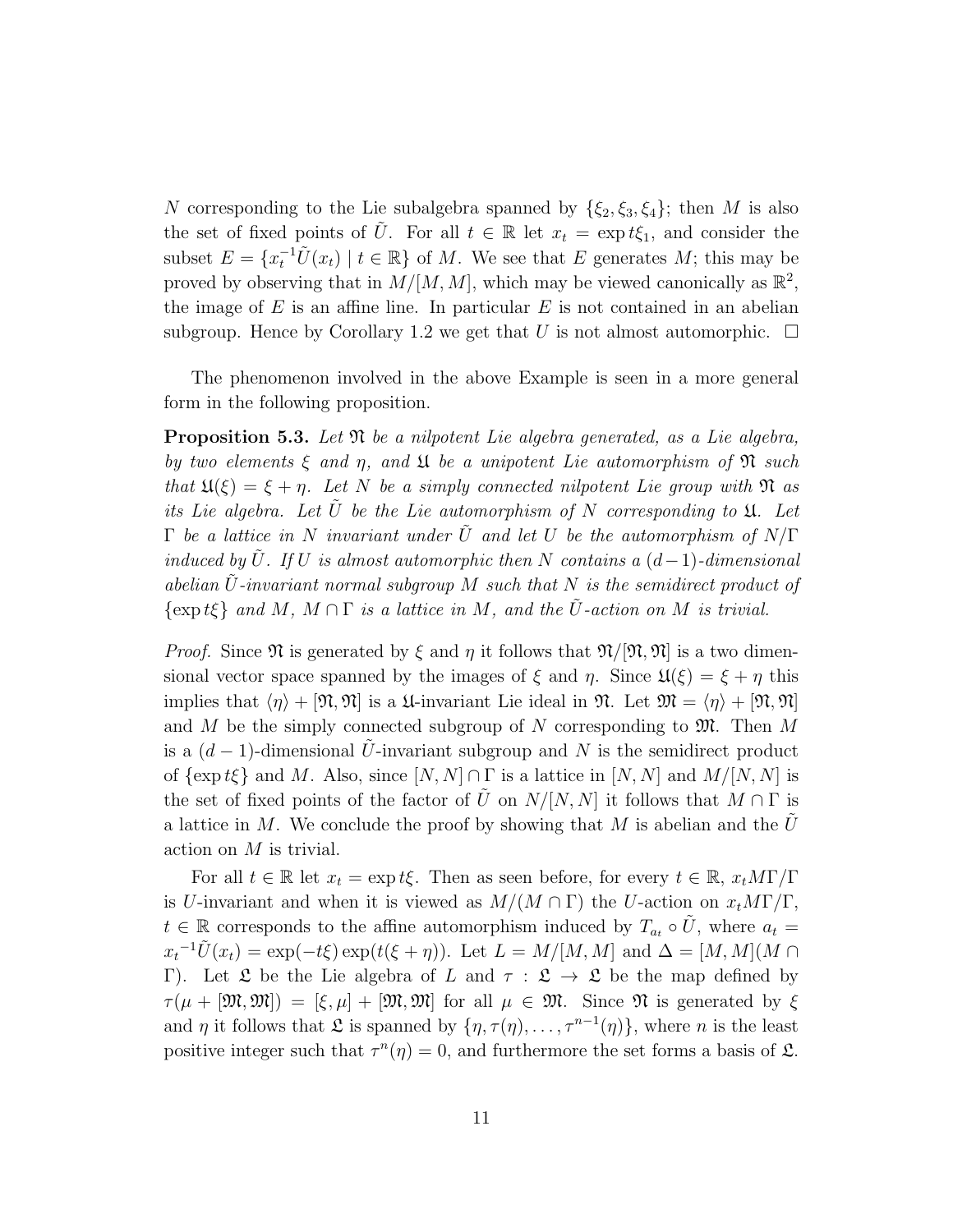Now  $N/[M, M]$  may be viewed as the semidirect product of the one-parameter subgroup  $\Phi := \{x_t\}$  and  $\mathfrak{L}$ , identifying L with  $\mathfrak{L}$  canonically. In turn the group may be realised as a group of  $(n + 1) \times (n + 1)$  matrices, with  $x_t$  represented by  $\begin{pmatrix} \exp t\nu & 0 \\ 0 & 1 \end{pmatrix}$  where  $\nu = (\nu_{ij})$  is the  $n \times n$  matrix given by  $\nu_{ij} = 1$  if  $j = i + 1$ and 0 otherwise, and the elements of  $\mathfrak{L}$  are represented by  $\begin{pmatrix} I_n & v \\ 0 & 1 \end{pmatrix}$  with  $I_n$  the  $n \times n$  identity matrix and v a column vector  ${}^{t}(v_1, \ldots, v_n)$ ; specifically the entries  $v_1, \ldots, v_n$  are given by the coordinates of the element with respect to the basis  $\{\tau^{n-1}(\eta), \ldots, \eta\}$  (in that order). From this the image of  $a_t$  in L can be computed explicitly to be  $\sum^{n-1}$  $_{k=0}$  $c_k t^{k+1} \tau^k(\eta)$ , where  $c_k = (-1)^k / k!$  for all k.

We can find t such that  $1, c_0t, c_1t^2, \ldots c_{n-1}t^n$  are linearly independent over Q. This is because all  $c_k$  being nonzero, the set of t for which the elements are linearly dependent is countable. For  $t$  satisfying this condition, as discussed above, the action  $T_{a_t} \circ U$  on  $L/\Delta$  is minimal, and in turn the  $T_{a_t} \circ U$  action on  $M/(M \cap \Gamma)$  is minimal. Since it is almost automorphic by Corollary 1.2 that M is abelian and the  $\tilde{U}$  action on M is trivial.

### 6 Miscellania

In this section we discuss the issue in a broader context. Firstly we prove the following result which extends the scope of applicability of the results of the earlier sections.

We shall say that a homeomorphism  $\varphi$  of a locally compact second countable space X admits a convergent trajectory if there exists  $x \in X$  such that  $\varphi(x) \neq x$ and either  $\{\varphi^k(x)\}_{k=0}^{\infty}$  or  $\{\varphi^{-k}(x)\}_{k=0}^{\infty}$  converges in X, as  $k \to \infty$ ; we note that in either case the limit is a fixed point of  $\varphi$ . Clearly, if  $\varphi$  admits a convergent trajectory, or more generally if a factor of  $\varphi$  admits a convergent trajectory, then  $\varphi$  is not almost automorphic. This means in particular that if T as in the hypothesis of the next proposition is also assumed to be almost automorphic, then only the second alternative as in the conclusion can hold.

**Proposition 6.1.** Let N be a simply connected nilpotent Lie group and  $\Gamma$  be a lattice in N. Let  $T = T_a \circ A$  be an affine automorphism of  $N/\Gamma$ , where  $a \in N$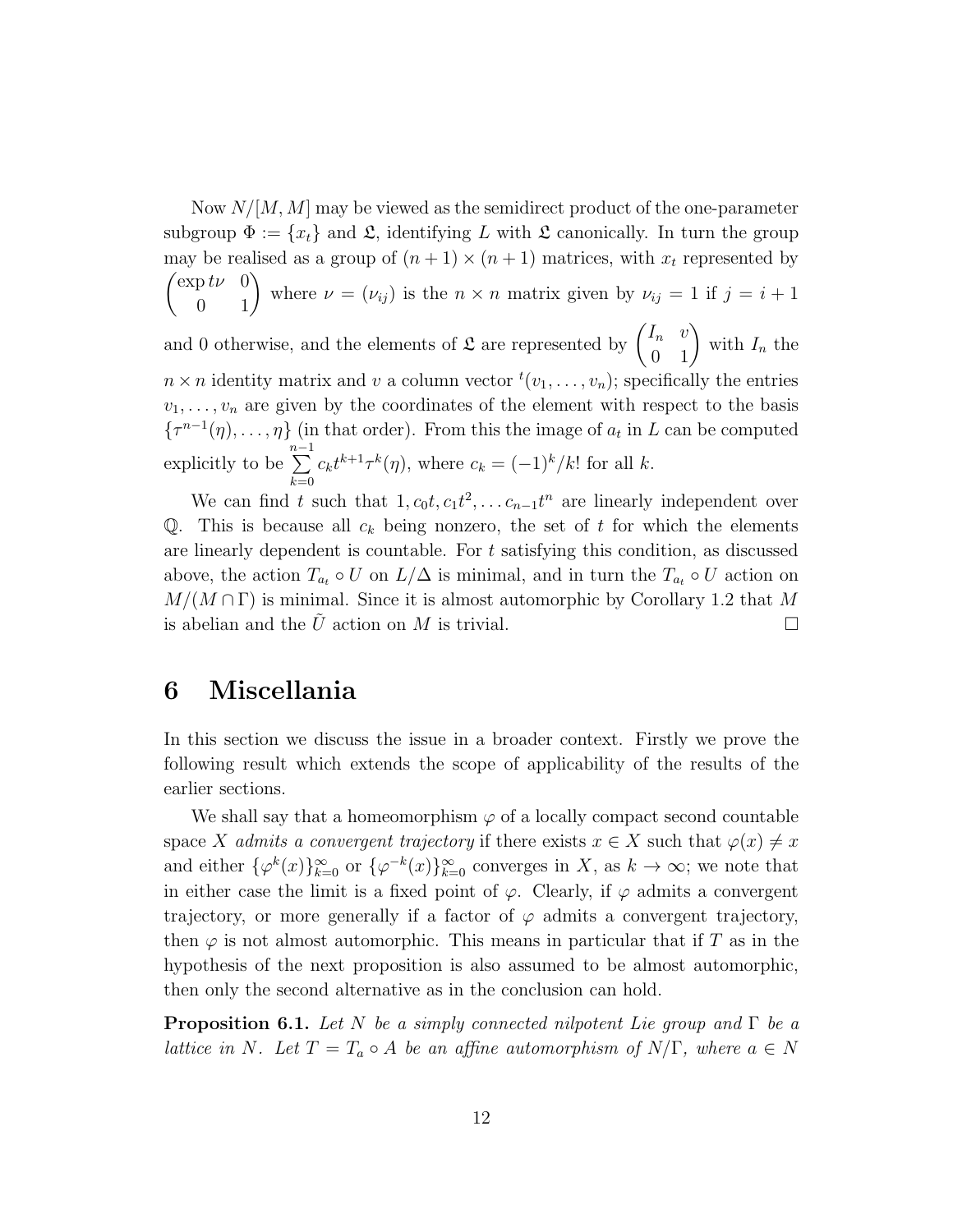and A is an automorphism of  $N/\Gamma$ . Let A be the automorphism corresponding to A. Then one of the following holds:

i) there exists a closed connected normal A-invariant subgroup  $M$  of  $N$  such that MΓ is closed, and the factor  $\overline{T}$  of T on N/MΓ admits a convergent trajectory.

ii) there exists  $r \in \mathbb{N}$  such that  $\tilde{A}^r$  is unipotent.

*Proof.* Firstly consider the case when  $N = \mathbb{R}^d$ , for some  $d \geq 1$ . Let V be the largest  $\tilde{A}$ -invariant subspace of  $\mathbb{R}^d$  on which 1 is the only eigenvalue, and  $W = \mathbb{R}^d / V$ . Since  $\tilde{A}$  leaves  $\Gamma$  invariant, it follows that the image  $\Delta = (V + \Gamma)/\Gamma$ of  $\Gamma$  in W is a lattice in W. It suffices to prove the proposition for the factor of T on  $R/W$  and hence without loss of generality we may assume that V is trivial and  $W = \mathbb{R}^d$ ; that is, 1 is not an eigenvalue of  $\tilde{A}$ . The last condition implies, via simple linear algebra, that  $T_a \circ \tilde{A}$  has a fixed point  $b \in \mathbb{R}^d$ . Then  $T_a \circ \tilde{A} = T_b \circ \tilde{A} \circ T_b^{-1}$  $b^{-1}$ . If  $\tilde{A}$  has an eigenvalue of absolute value different from 1 then  $\tilde{A}$  admits a convergent trajectory and hence so does  $T_a \circ \tilde{A}$ , and so statement (i) holds in this case. Now suppose that all the eigenvalues of  $\ddot{A}$  are of absolute value 1. Since A leaves  $\Gamma$  invariant this further implies that all the eigenvalues are roots of unity; (one shows this by considering the characteristic polynomials of  $\tilde{A}^k$ ,  $k \in \mathbb{N}$ , and showing that under the given condition their roots, which are eigenvalues of  $\tilde{A}^k$ , would belong to a fixed finite set). Hence there exists  $r \in \mathbb{N}$ such that  $\tilde{A}^r$  is unipotent. This proves the proposition when N is abelian.

Now consider the general case. Let  $\overline{A}$  denote the factor of  $\overline{A}$  on  $N/[N, N]$ . Suppose that alternative (i) does not hold. From the special case we then get that there exists  $r \in \mathbb{N}$  such that  $\overline{A}^r$  is unipotent. Therefore in proving the proposition we may without loss of generality assume that  $A$  is unipotent. By an argument well-known to Lie group theorists this implies that  $A$  is also unipotent. Let us recall the argument here, briefly, for the reader's convenience: Let  $\mathfrak{N}$  be the Lie algebra of N and  $\mathfrak{M}$  be the largest  $dA$ -invariant subspace on which  $dA$  is unipotent. It can be seen that  $\mathfrak{M}$  is a Lie subalgebra of  $\mathfrak{N}$ , and as A is unipotent we get  $\mathfrak{M} + [\mathfrak{N}, \mathfrak{N}] = \mathfrak{N}$ . Substituting from the equation successively we get  $\mathfrak{N} = \mathfrak{M} + [\mathfrak{M}, \mathfrak{N}], \mathfrak{M} + [\mathfrak{N}, \mathfrak{N}] \subseteq \mathfrak{M} + [\mathfrak{N}, [\mathfrak{N}, \mathfrak{N}]] \subseteq \cdots \subseteq \mathfrak{M},$  since  $\mathfrak{N}$  is nilpotent. Thus  $\mathfrak{N} = \mathfrak{M}$  which shows that A is unipotent. This completes the proof of the proposition.  $\Box$ 

**Remark 6.2.** We recall that a homeomorphism  $\varphi$  of a locally compact second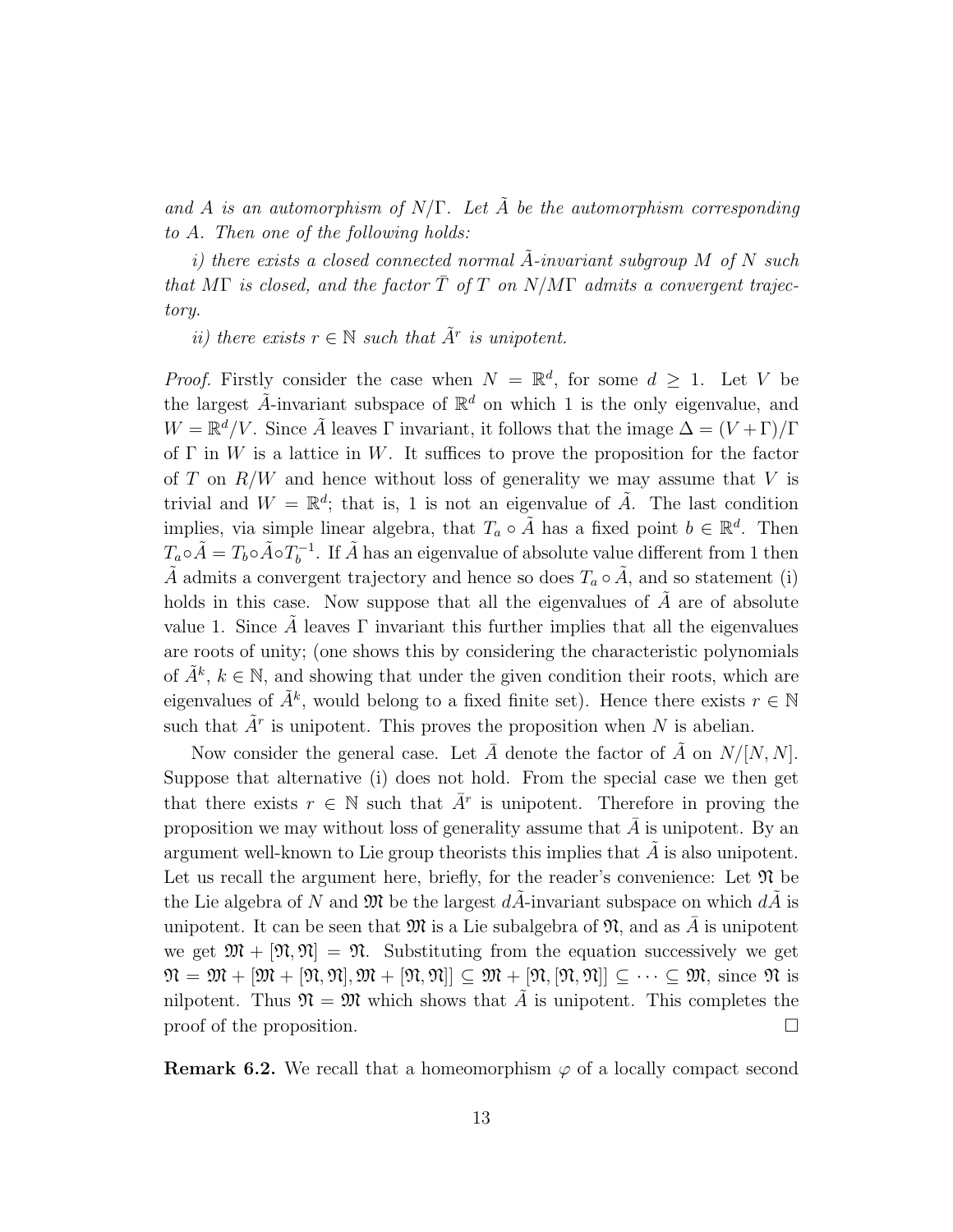countable space X is said to be *distal* if for  $x, y \in X$ ,  $x \neq y$ , there does not exist any sequence  $\{k_i\}$  in  $\mathbb Z$  such that  $\varphi^{k_i}(x)$  and  $\varphi^{k_i}(y)$  converge to the same point as  $i \to \infty$ . Proposition 6.1 also shows that if an affine automorphism  $T = T_a \circ A$ , as in the statement of the proposition, is assumed to be distal then  $A<sup>r</sup>$  is unipotent for some  $r \in \mathbb{N}$ ; in other words, the automorphism part of  $T^r$  is unipotent. Related general results for distal group actions by group automorphisms, with analogous conclusions about the action of a subgroup of finite index, may be found in [1]. The preceding conclusion can indeed be deduced, albeit not directly, from the results of [1]. On the other hand Proposition 6.1 provides a simple and direct argument in the case at hand.

We conclude with the following remark.

Remark 6.3. The notion of almost automorphic homeomorphisms extends naturally to group actions  $G \times X \to X$ , where G is a group acting by homeomorphisms of X: the action is almost automorphic if for any sequence  ${g_i}$  in G and  $x, y \in X$  if  $g_i x \to y$  then  $g_i^{-1} y \to x$ . Clearly when an action is almost automorphic then the homeomorphism corresponding to the action of any individual element is almost automorphic. It seems to us however that the converse of this is not true. This would follow if it is proved, which also we expect to be true, that any group of automorphism of a compact nilmanifold whose action is almost automorphic is necessarily abelian; (it can be readily seen that there exist nonabelian subgroups of  $SL(4, \mathbb{Z})$  all whose elements are unipotent elements of nilrank at most 1, so the action of each of them on  $\mathbb{T}^4$  is almost automorphic (by Proposition 5.1)).

Acknowledgement: The first and third named author would like to thank the School of Physical Sciences (SPS), Jawaharlal Nehru University (JNU), New Delhi, India for hospitality while some of the work was done. The third named author would also like to thank the National Board of Higher Mathematics (NBHM), DAE, Govt. of India for a post-doctoral fellowship. The second named author would like to thank the School of Mathematics, Tata Institute of Fundamental Research (TIFR), Mumbai, India for hospitality while some of the work was done.